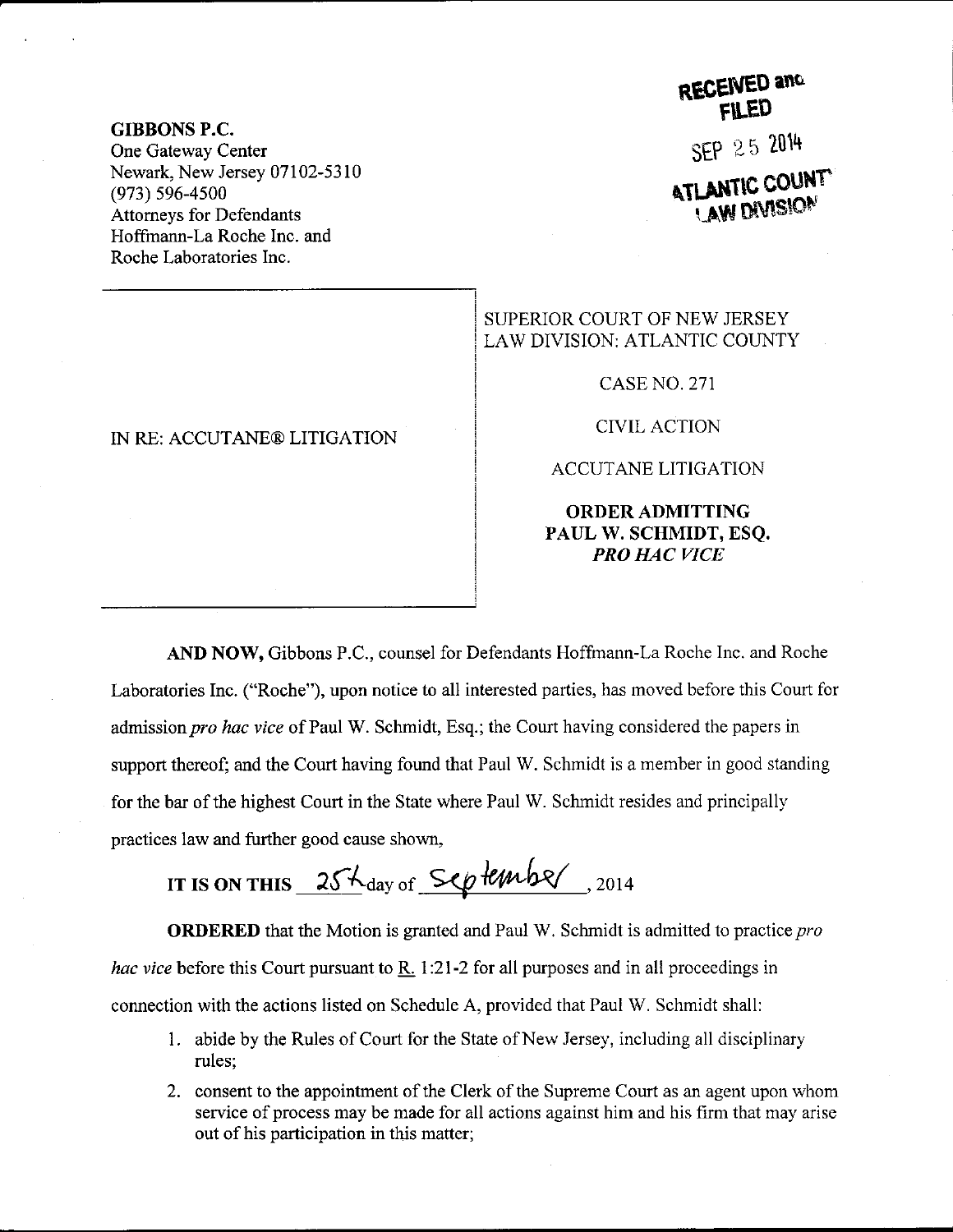- 3. notify the Court immediately of any matter affecting his standing before this Court; and
- 4. have all pleadings and other papers filed in the Court signed by an attorney-at-law of this Court employed by the firm of Gibbons P.C., who shall be responsible for the conduct of Paul W. Schmidt; and it is fufther

ORDERED that Paul W. Schmidt shall make payment of fees as provided in the New

Jersey Rules of Court, R. 1:28-1(b), 1:28-2 and 1:28B-1(e), within thirty (30) days of the date of this Order; and it is further

ORDERED that the Clerk of this Court shall forward a copy of this Order to the

Treasurer of the New Jersey Fund for Client Protection; and it is further

ORDERED that copies of this Order shall be served by attorneys for Roche upon all counsel of record within seven  $(7)$  days of the receipt thereof.

Nu, C Son

Honorable Nelson C. Johnson.

[ ] Opposed

[ ] Unopposed